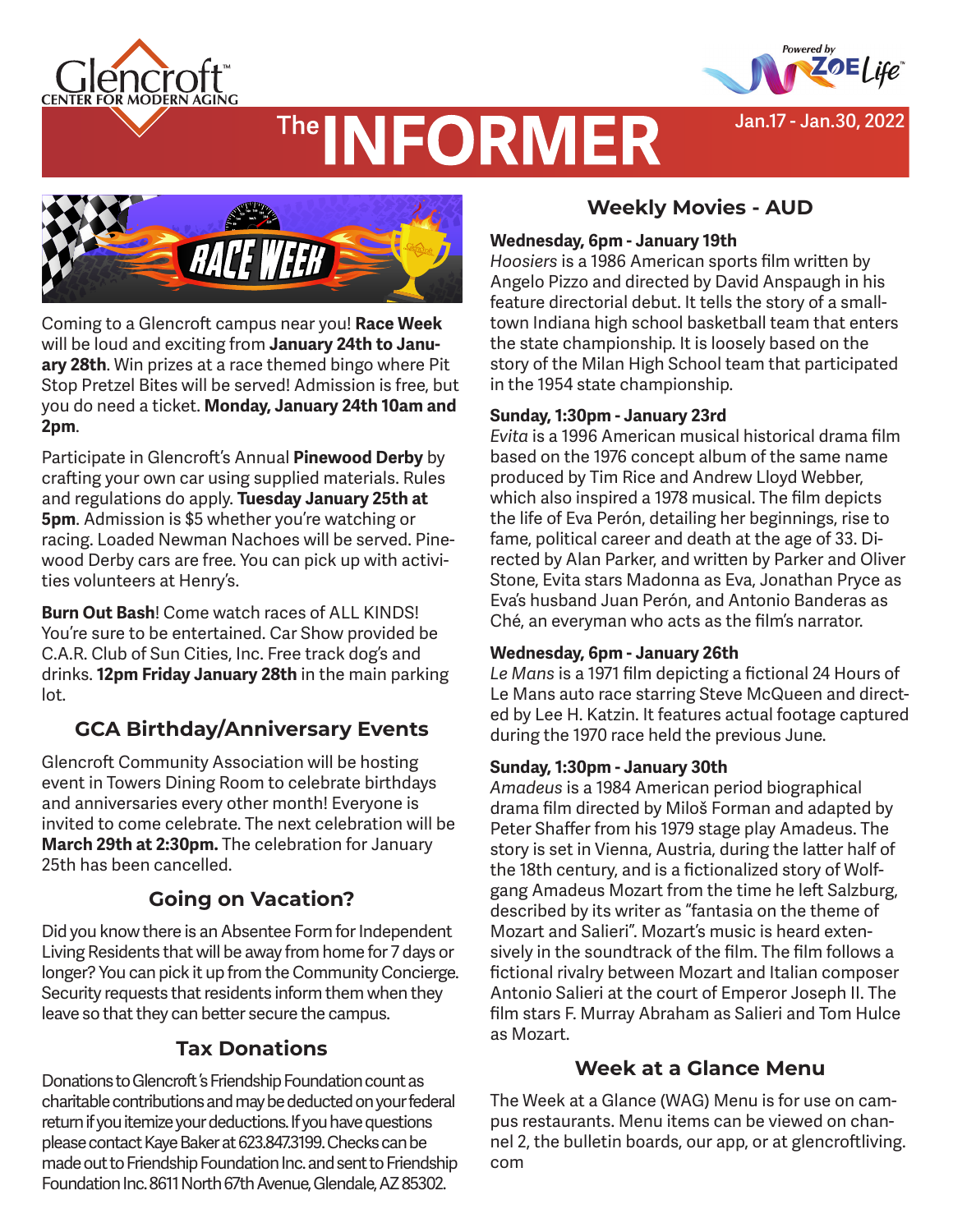

# January 17 - January 30

| Sandra Gann                 | 17 | Patricia Hughes        | 26 |
|-----------------------------|----|------------------------|----|
| Doris Salmon                | 17 | Marilyn Belanger       | 27 |
| <b>Carol Roseman</b>        | 19 | Laura Smith            | 27 |
| Lois Fulghum                | 21 | <b>Mary Ann Morris</b> | 27 |
| <b>Maxine Diehl</b>         | 22 | <b>Violet Miller</b>   | 28 |
| Marguerite Jesse            | 22 | <b>Susan Lewis</b>     | 28 |
| <b>Annie Fugere</b>         | 23 | Dianne McCain          | 29 |
| Regina Frick                | 24 | Alice McKenzie         | 29 |
| Sandra Bixby                | 24 | <b>Frances Moore</b>   | 29 |
| <b>Eva Ellis</b>            | 25 | Melba Walker           | 29 |
| <b>Beverly Schneider 25</b> |    | <b>Bob Gilbreath</b>   | 30 |

# **Friends of Bill W**

Are you a friend of Bill W? Would you like to meet up with other friends? The group Friends of Bill W meets every 1st and 3rd Tuesday at 3 pm at Henrys indoor patio. If you have questions, please contact Hal Valora at 623.849.6498. People are warmly invited to attend.

# **Used Ink Jet Cartridges Wanted**

Please turn in your used ink jet cartridges at the Marketplace and we will receive credit for purchasing paper for the computers in the library and also for the GCA.

# **Catholic Service on Campus**

Gather with other Catholics to watch mass on TV in the Towers South 2nd floor lobby every Sunday, from 9-10AM. Communion will be given on the 1st and 3rd Sundays by Our Lady of Perpetual Help Catholic Church.

# **GCA Meetings**

On Tuesday, February 1st at 3:30pm there will be a Glencroft Community Association (GCA) meeting in the Auditorium. Please plan to attend as it is necessary to have at least 55 residents there in order to have a quorum, the minimum number of residents who must be present at a meeting before any business can be transacted.

# Gifted by Ruth Lund to the Community of Faith at Glencroft November 2021

# **My Musical Journey**

As a brand new piano, I was purchased by Ruth Lunn in Greenville, Mississippi in 1974 or '75. I was patient and kind as I helped two young girls learn to play piano and to read music. The family, along with their guitar and singing, enjoyed lots of fun musical sessions around me.

In 1977, they placed me in a moving van along with the family's other possessions and I traveled to Phoenix, AZ. Over the years, as the family moved, about 4-5 times within Phoenix, so did I. I was borrowed by Ruth's sister Dorothy Luker, and then moved to Ruth's 75 year old brother's home who enjoys music, took piano lessons and learned to read music on me.

Now I have moved to my new home here at Glencroft. I am being gifted by Ruth to the Community of Faith at Glencroft in the Crossings, hopefully helping to bring more joyful music and inspiration by song to many of you.

I'm also hoping you will give sister Dorothy "visitation rights" for her to enjoy her special musical talent of playing hymns. I am extremely grateful to have found this home and pray for many more years of musical enjoyment with all of you as we praise God together in song!



**Friday Night Event**

Join us in the Auditorium January 25th to be entertained by the talents of Steven Schwarts! On January 28th, the entertainment will by Apex. Both nights start time is 6pm.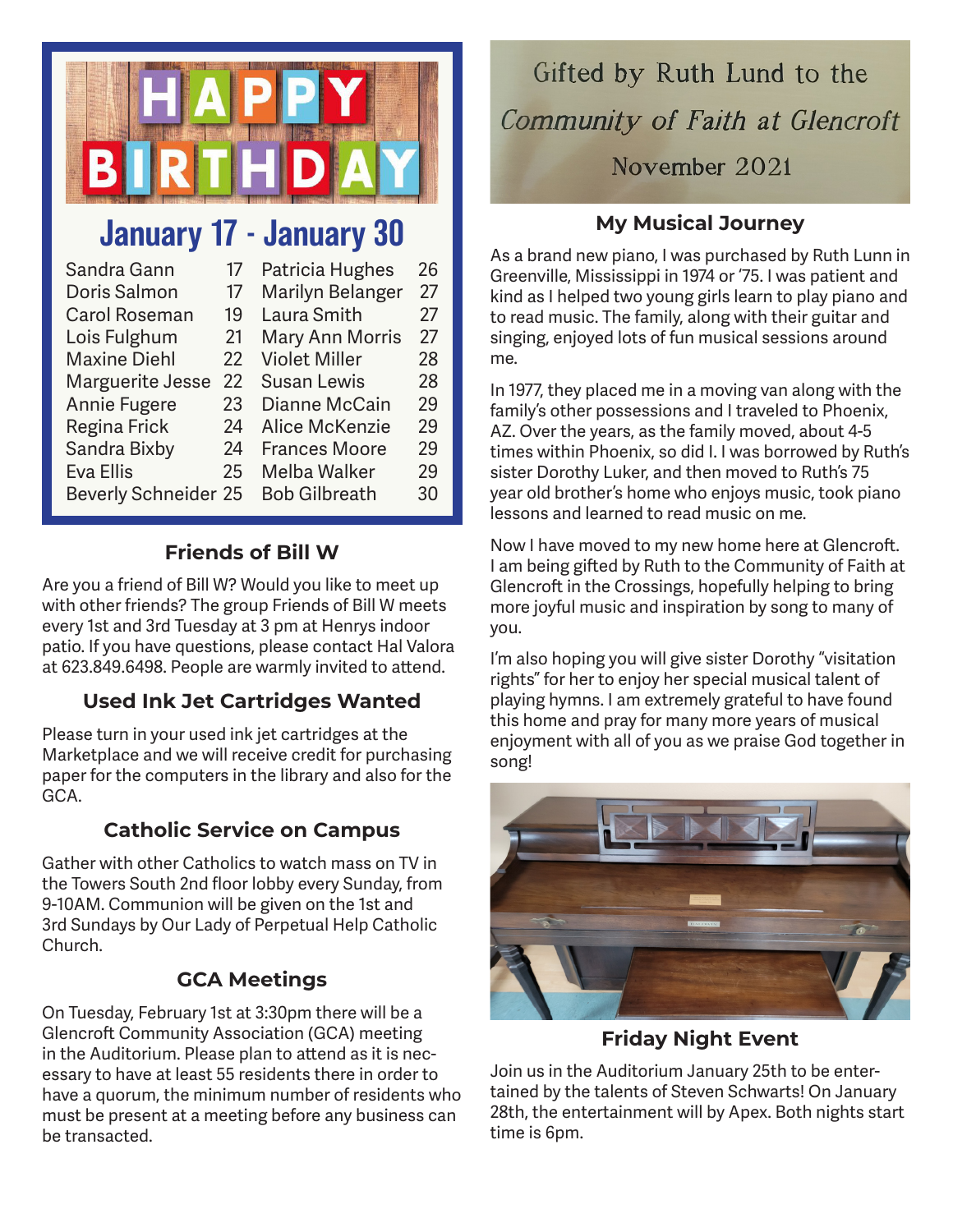*PLEASE NOTE THAT ALL ITEMS ARE SUBJECT TO CHANGE. Information, news and updates are available on GTV Channels 2 and 4.*



**6am-8pm Swimming Pool: IP 7am Zoe Fitness: GTV4 8am Women's Water Exercise: IP 8am-3pm Performance Center**

**Jan.24: 10am -** *Race Week Bingo***: AUD 1pm Arthritic Women's Water Exercise: IP 1pm Scrabble: CL 1:15pm Bunco: HP Jan.24: 2pm -** *Race Week Bingo***: AUD 4pm ZoeFlow: GTV4 5pm Women's Water Exercise: IP 6pm Dominoes: T2SL**

**6am-8pm Swimming Pool: IP 7am Yoga: GTV4 8am Women's Water Exercise: IP 8am-3pm Performance Center 10am-12pm SIP/PIP Swimming: IP Jan.11: 10-11am Alterations: H 1pm Hand & Foot: HP 2pm Bridge: CL 4pm Fit & Fab Exercise: GTV4 5pm Dominoes: CL Jan.25: 5pm -** *Pine Wood Derby***: AUD**

# **MONDAY TUESDAY WEDNESDAY**

**6am-8pm Swimming Pool: IP 7am Just Dance: GTV4 8am Women's Water Exercise: IP 8am-3pm Performance Center 9-11am Ceramics: CR 1pm Arthritic Women's Water Exercise: IP 1pm Five Crowns: HP 4pm Zoe Fitness: GTV4 Jan.19: 6pm Movie -** *Hoosiers***: AUD Jan.26: 6pm Movie -** *Le Mans***: AUD**

# **THURSDAY FRIDAY**

**6am-8pm Swimming Pool: IP 7am ZoeFlow: GTV4 8am Women's Water Exercise: IP 8am-3pm Performance Center 1pm Mat Makers: CL 4pm Yoga: GTV4 5pm Women's Water Exercise: IP 5pm Dominoes: CL**

**6am-8pm Swimming Pool: IP 7am Fit & Fab Exercise: GTV4 8am Women's Water Exercise: IP 8am-3pm Performance Center 8:30-10:30am Wood Carvers: CR 10am Evan Oswald's Writing Group: CL Jan.28: 12pm -** *Burn Out Bash***: Parking Lot 1pm Arthritic Women's Water Exercise: IP 1pm Ascent Audiology: WC 1pm Hand and Foot: HP 4pm Just Dance: GTV4 Jan.21: 6pm Steven Schwartz: AUD Jan.28: 6pm Apex: AUD**

# **SATURDAY**

**6am-8pm Swimming Pool: IP 7am Zoe Fitness: GTV4 8-10am Wii Bowling: CL 8am-12pm Ping Pong: MC 8am-12pm Performance Center 1pm Mah-Jongg: HP 4pm ZoeFlow: GTV4 5pm CoF Worship Service: GTV4**

# **SUNDAY**

**6am-8pm Swimming Pool: IP 7am Fit & Fab Exercise: GTV4 9am Catholic Service: T2SL 10am Community of Faith Worship Service: AUD & GTV4 Jan.23: 6pm Movie -** *Evita***: AUD Jan.30: 6pm Movie -** *Amadeus***: AUD 4pm Just Dance: GTV4**

**5pm CoF Worship Service: GTV4**